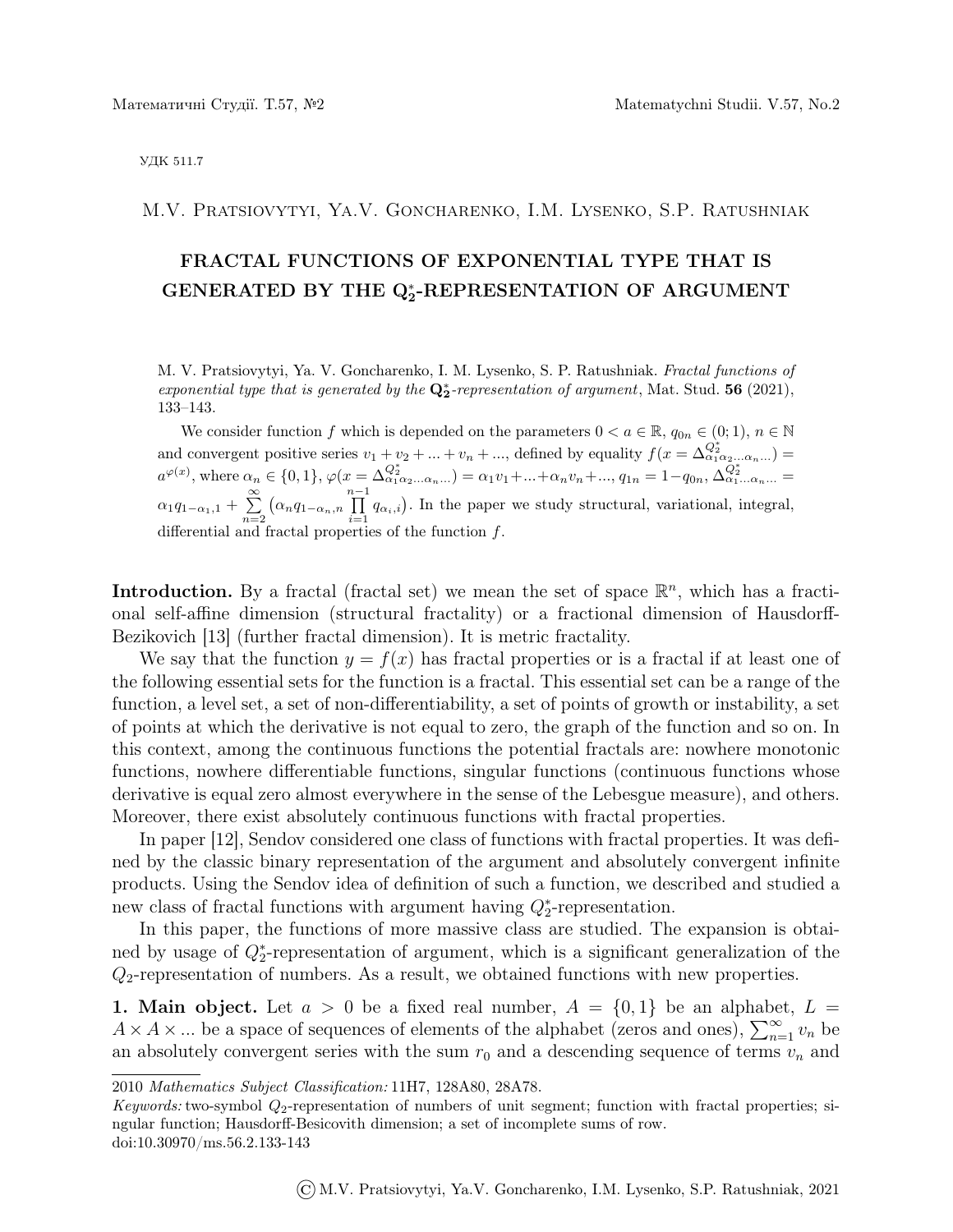let  $x = \Delta_{\alpha_1 \alpha_2...\alpha_n}^{\mathcal{Q}^*_2}$  be a  $Q_2^*$ -representation of number x [13, 21], that is defined by an infinite two-line stochastic matrix  $||q_{in}||$  with positive elements:  $q_{0k} + q_{1k} = 1$ ,  $\prod_{k=1}^{\infty} \max\{q_{ik}\} = 0$ , i.e.

$$
x = \alpha_1 q_{1-\alpha_1,1} + \sum_{n=2}^{\infty} \left( \alpha_n q_{1-\alpha_n,n} \prod_{i=1}^{n-1} q_{\alpha_i,i} \right) \equiv \Delta_{\alpha_1 \alpha_2 \dots \alpha_n \dots}^{Q_2^*}.
$$

In this paper, the main object of investigation is the function defined by the equality

$$
f(x = \Delta_{\alpha_1 \alpha_2 \dots \alpha_n \dots}^{\mathcal{Q}_2^*} ) \equiv a^{\varphi(x)}, \text{ where } \varphi(x) \equiv \sum_{i=1}^{\infty} \alpha_i v_i.
$$
 (1)

Clearly, that the function  $f(x)$  is well-defined on the set of  $Q_2^*$ -unary numbers (namely that have a single  $Q_2$ -representation). The numbers of the countable everywhere dense set in [0; 1] have two  $Q_2^*$ -representations (these are numbers that have following representations  $\Delta_{c_1...c_m(0)}^{Q_2^*} = \Delta_{c_1...c_m(0)}^{Q_2^*}$ , they are called  $Q_2^*$ -binary). The definition of function f in  $Q_2^*$ -binary point is correct if the definition of function  $\varphi$  is correct. But it is possible when for any  $n \in \mathbb{N}$  and set of numbers  $(\alpha_1, \alpha_2, ..., \alpha_n)$  the following equation holds  $\varphi(\Delta_{\alpha_1...\alpha_n0(1)}^{Q_2^*}) =$  $\varphi(\Delta_{\alpha_1...\alpha_n1(0)}^{Q_2^*})$ , which is equivalent  $v_n = r_n \equiv v_{n+1} + v_{n+2} + ..., n \in \mathbb{N}$ . In a general case, the definition of function f is correct if we will use only one of the representation of  $Q_2^*$ -binary numbers. Let us use the representation with a period  $(0)$ .

Interest to the functions of type (1) is generated by the existence of fractal properties of various kinds. Among them there are structural properties (scale invariance of the graph), metric properties (Hausdorff-Besicovith dimension) which are important for a function of set. Also the functions of type (1) have close connection with three modern areas of mathematical research:

1) geometry of numerical series  $[3, 4, 5, 6, 8, 11]$ ;

2) theory of singular functions and distributions of random variables [13];

3) fractal geometry and fractal analyses, in particular, with the theory of transformations (and functions) preserving fractal dimension [1, 20].

Remark that the fractal dimensions of ranges of the functions  $\varphi$  and f coincide, because the exponential function preserves its dimension [1].

**Example 1.** If  $v_n = \frac{1}{2^n}$  and  $Q_2^*$ -representation is a classic binary representation, namely  $q_{in}=\frac{1}{2}$  $\frac{1}{2}$ , then  $\varphi(x) = x$  and  $f(x) = a^x$ .

**Example 2.** If  $v_n = \frac{1}{2^n}$  and  $Q_2^* = Q_2$ , i.e.  $q_{in} = q_i$  for all  $n \in N$ , and  $q_0 \neq \frac{1}{2}$  $\frac{1}{2}$ , then  $\varphi(x)$  is a singular Salem's function  $[10, 7]$ . In this case, the function f is also a singular function, i.e. it is a continuous function whose derivative is equal zero almost everywhere in the sense of the Lebesgue measure.

**Example 3.** If  $v_n = \frac{2}{3^n}$ , then the range of the function  $\varphi$  is a classic Cantor set having the fractal dimension of Hausdorff-Bezikovich  $\log_3 2 \approx 0,63$ .

**Remark 1.** A class S of functions (1) is wide, because we can vary sequences  $(v_n)$  and the parameters defining  $Q_2^*$ -representation of numbers, and also a choice of number a.

One of the key concepts in the theory  $Q_2^*$ -representation of numbers is the concept of  $Q_2^*$ -cylinder. Recall its definition. The set

 $\Delta_{c_1c_2...c_m}^{Q_2^*} = \{x \in [0;1]: x = \Delta_{c_1c_2...c_m\alpha_1\alpha_2...}^{Q_2^*}, (\alpha_i) \in L\}$ 

is called  $Q_2^*$ -cylinder of rank m with base  $c_1c_2...c_m$ .

 $Q_2^*$ -cylinder have properties: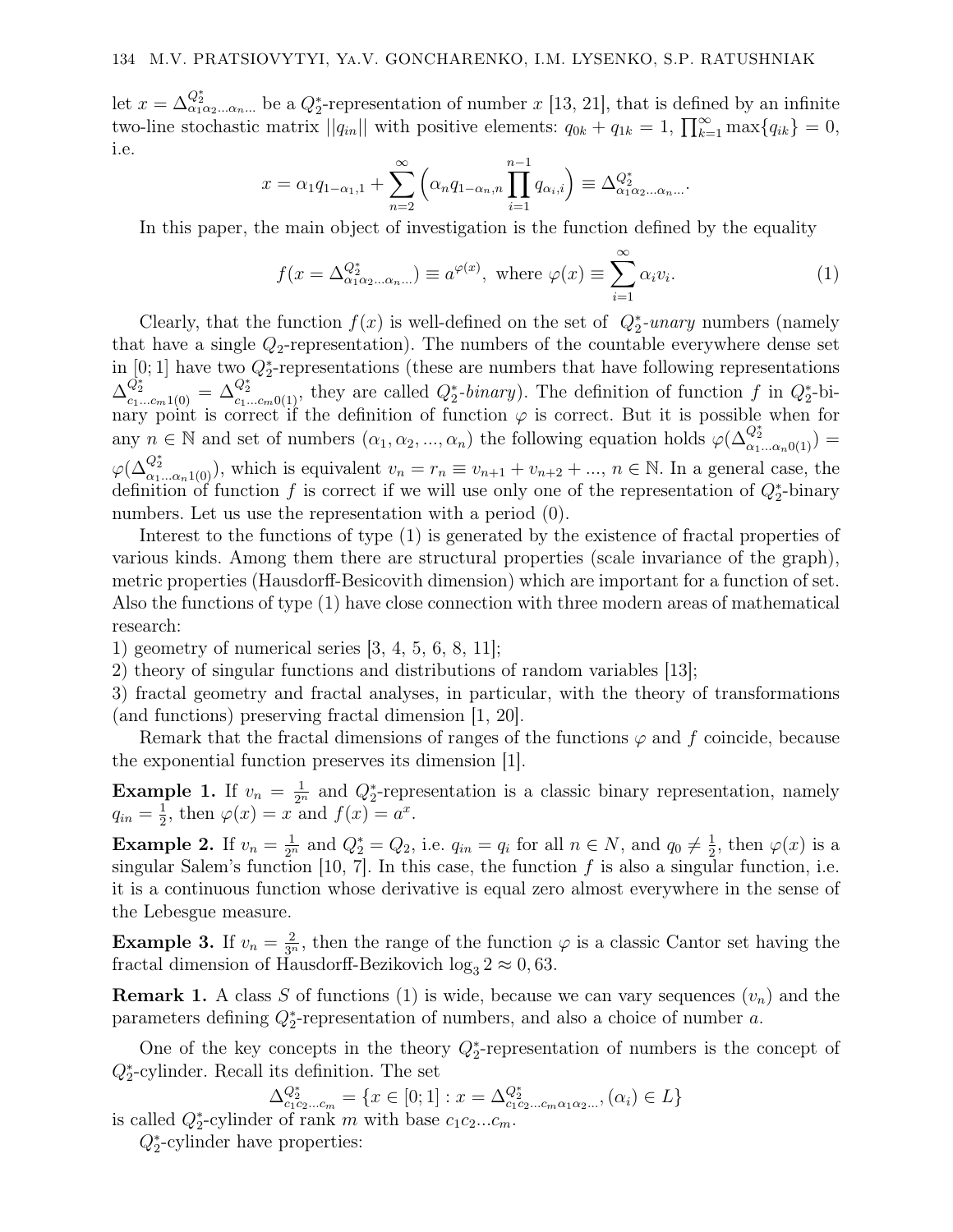1) 
$$
\Delta_{c_1...c_m}^{Q_2^*} = \Delta_{c_1...c_m0}^{Q_2^*} \cup \Delta_{c_1...c_m1}^{Q_2^*}; [0;1] = \bigcup_{c_1 \in A} ... \bigcup_{c_m \in A} \Delta_{c_1...c_m}^{Q_2^*};
$$

2) max 
$$
\Delta_{c_1c_2...c_m0}^{Q_2^*}
$$
 = min  $\Delta_{c_1c_2...c_m1}^{Q_2^*}$ ;

3) 
$$
\Delta_{c_1c_2...c_m}^{Q_2^*}
$$
 is a segment [a; b], where  $a = \beta_{c_11} + \sum_{k=2}^m (\beta_{c_k k} \prod_{i=1}^{k-1} q_{c_i i}), b = a + \prod_{i=1}^m q_{c_i i}$ ;

4) 
$$
|\Delta_{c_1c_2...c_m}^{Q_2^*}| = \prod_{i=1}^m q_{c_i i}; \quad \frac{|\Delta_{c_1c_2...c_m i}^{Q_2^*}|}{|\Delta_{c_1c_2...c_m}^{Q_2^*}|} = q_{i,m+1};
$$

5) For 
$$
\forall
$$
  $(c_n)$ :  $\bigcap_{m=1}^{\infty} \Delta_{c_1...c_m}^{Q_2^*} = \Delta_{c_1...c_m...}^{Q_2^*}$ .

2. Functional relations and structural properties. The following equalities are obvious:  $\varphi(0=\Delta_{(0)}^{Q_2^*})=0,\, \varphi(1=\Delta_{(1)}^{Q_2^*})=r_0,\, f(0)=1,\, f(1)=a^{r_0};$ 

$$
\varphi(\Delta_{1\alpha_2...\alpha_n...}^{Q_2^*}) = v_1 + \varphi(\Delta_{0\alpha_2...\alpha_n...}^{Q_2^*}), \ f(\Delta_{1\alpha_2...\alpha_n...}^{Q_2^*}) = a^{v_1} f(\Delta_{0\alpha_2...\alpha_n...}^{Q_2^*}).
$$
\n(2)

A function  $I(x)$ , defined by equality  $I(x = \Delta_{\alpha_1 \alpha_2 ... \alpha_n ...}^{Q_2^*}) = \Delta_{[1-\alpha_1][1-\alpha_2]...[1-\alpha_n]...}^{Q_2^*}$ , is called *inversor of Q<sup>\*</sup>-representation* of numbers. It is continuous and strictly decreasing. And in view of the matrix  $||q_{ik}||$  the function  $I(x)$  is either singular or absolutely continuous and is not a combination of the singular part and absolutely continuous part. In particular, it is singular if  $0 < \lim_{k \to \infty} q_{0k} = q_0 < 1, q_0 \neq \frac{1}{2}$  $\frac{1}{2}$  and it is absolutely continuous when  $q_0 = \frac{1}{2}$  $\frac{1}{2}$  [17].

Lemma 1. The following equations hold

1) 
$$
\frac{\varphi(\Delta^{Q_2^*}_{c\alpha_2\alpha_3...})}{\varphi(\Delta^{Q_2^*}_{[1-c]\alpha_2\alpha_3...})} = 1 + \frac{v_1(2c-1)}{\varphi(\Delta^{Q_2^*}_{[1-c]\alpha_2\alpha_3...})};
$$
  
2) 
$$
\varphi(I(x)) = \varphi(1) - \varphi(x), \text{ i.e. } \varphi(x) + \varphi(I(x)) = \varphi(1);
$$
  
3) 
$$
f(x) \cdot f(I(x)) = a^{\varphi(1)}.
$$

Proof. In fact,

1) 
$$
\frac{\varphi(\Delta^{Q_2^*}_{c\alpha_2\alpha_3\ldots})}{\varphi(\Delta^{Q_2^*}_{[1-c]\alpha_2\alpha_3\ldots})} = \frac{cv_1 + \alpha_2v_2 + \ldots}{v_1(1-c) + \alpha_2v_2 + \ldots} = \frac{cv_1 - v_1(1-c) + v_1(1-c) + \alpha_2v_2 + \ldots}{v_1(1-c) + \alpha_2v_2 + \ldots} =
$$

$$
= \frac{(2c-1)v_1}{\varphi(\Delta^{Q_2^*}_{[1-c]\alpha_2\alpha_3\ldots})} + 1;
$$
  
2) 
$$
\varphi(I(x)) = \varphi(\Delta^{Q_2^*}_{[1-\alpha_1][1-\alpha_2]\ldots[1-\alpha_n]\ldots}) = v_1(1-\alpha_1) + v_2(1-\alpha_2) + \ldots + v_n(1-\alpha_n) + \ldots =
$$

$$
= v_1 + v_2 + \ldots + v_n + \ldots - (v_1\alpha_1 + v_2\alpha_2 + \ldots + v_n\alpha_n + \ldots) = \varphi(1) - \varphi(x);
$$
  
3) 
$$
f(x) \cdot f(I(x)) = a^{\varphi(x)} \cdot a^{\varphi(I(x))} = a^{\varphi(x)} \cdot a^{\varphi(1)-\varphi(x)} = a^{\varphi(1)}.
$$

**Lemma 2.** The graph  $\Gamma_f$  of the function f, defined by the equation (1), is a self-similar set having the structure:

$$
\Gamma_f \equiv \Gamma_0 \cup \Gamma_1, \quad \Gamma_i \equiv \{ M(x; y) : x \in \Delta_i^{Q_2^*}, y = f(x) \},
$$
  
where 
$$
\Gamma_i = \gamma_i(\Gamma_f): \gamma_i : \begin{cases} x' = \Delta_{i\alpha_2\alpha_3...\alpha_n...}^{Q_2^*}, & \text{if } i = 0, \dots, n-1 \\ y' = a^{v_1(i-\alpha_1(x))} f(x). & \text{if } i = 0 \end{cases}
$$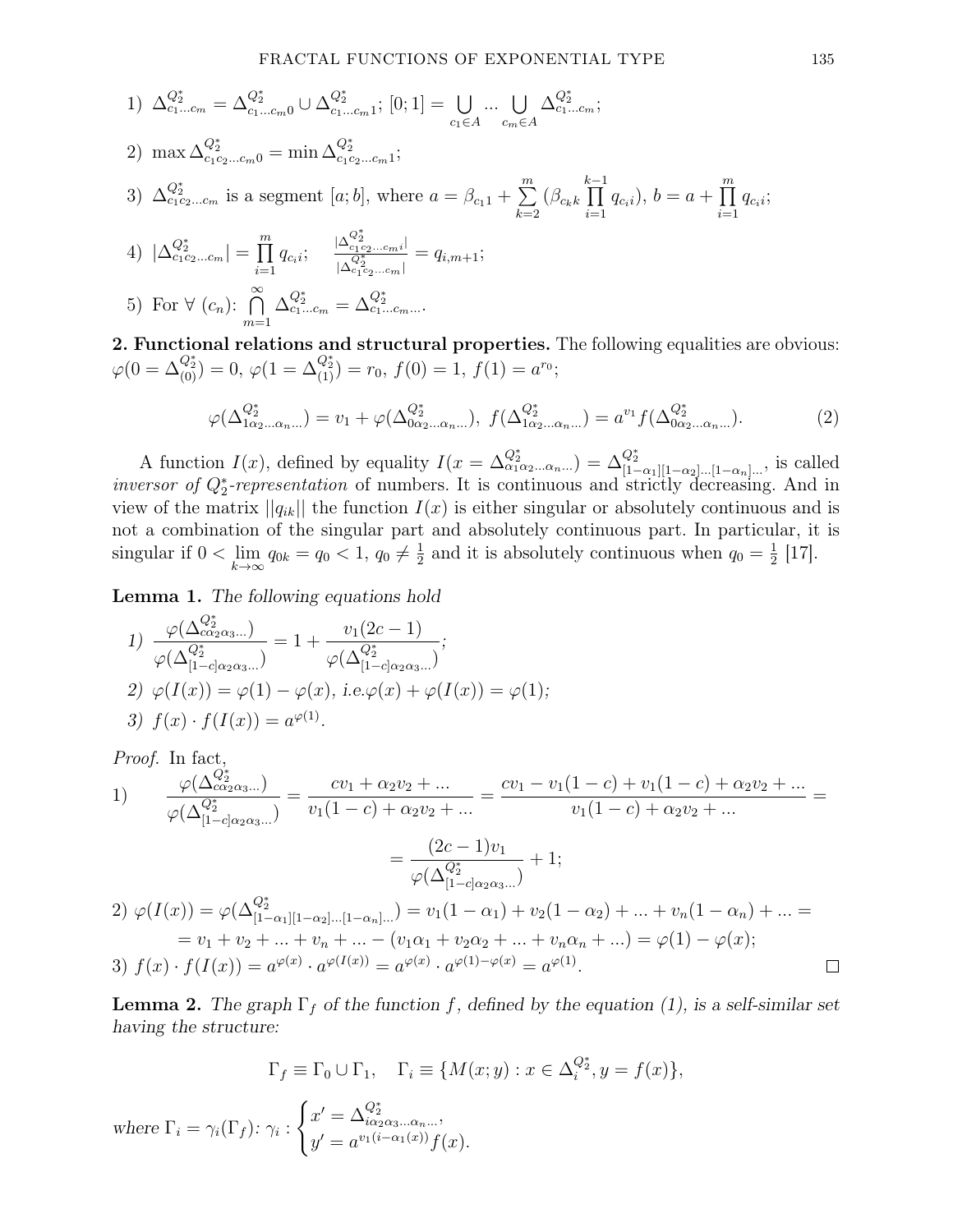*Proof.* Prove that  $\Gamma_i = \gamma_i(\Gamma_f)$ .

1. Firstly, we show inclusion:  $\Gamma_i \subset \gamma_i(\Gamma_f)$ . Let be  $M_0(x_0; y_0) \in \Gamma_i$ , namely  $x_0 = \Delta_{i\alpha_2\alpha_3\dots\alpha_n\dots}^{Q_2^*}$  $y_0 = a^{iv_1 + \alpha_2 v_2 + \dots}$ . Let us show that  $M_0 \in \gamma_i(\Gamma_f)$ . To do this, we consider the point  $M_*(x_*, y_*)$ on the graph of the function  $f: x_* = \Delta_{\alpha_1 \alpha_2 ... \alpha_n ...}^{\overline{Q_2^*}} = \delta_{\alpha_1}(\omega(x)), y_* = f(x_*)$  and its image in the transformation  $\gamma_i$ 

$$
x'_{*} = \Delta_{\alpha_{1}\alpha_{2}...\alpha_{n}...}^{\alpha_{2}} = x_{0}, \ y'_{*} = a^{v_{1}(i-\alpha_{1})}f(x_{*}) = a^{iv_{1}+\alpha_{2}v_{2}+...+\alpha_{n}v_{n}+...} = f(x_{0}).
$$

Therefore,  $(x'_*, y'_*) = (x_0; y_0) \in \gamma_i(\Gamma_f)$ 

2. Now we prove the inclusion  $\gamma_i(\Gamma_f) \subset \Gamma_i$ . Let  $M(x; y) \in \Gamma_f$ ,  $y = f(x)$ ,  $\gamma_i(M) =$  $M'(x'; y')$ , i.e.  $x' = \Delta_{i\alpha_2\alpha_3...\alpha_n...}^{Q_2^*}$ ,  $y = a^{v_1(i-i)}f(x') = f(x')$ . Hence,  $M(x; y) \in \Gamma_i$ . From the proven inclusions we obtain  $\Gamma_i = \gamma_i(\Gamma_f)$ .

### 3. Continuous functions  $f$ .

**Theorem 1.** The function f is continuous at every  $Q_2^*$ -unary point and is right continuous at every  $Q_2^*$ -binary point.

*Proof.* Let  $x_0 = \Delta_{\alpha_1 \alpha_2 \dots \alpha_n \dots}^{Q_2^*}$  be an arbitrary  $Q_2^*$ -unary number. We consider  $x = \Delta_{c_1...c_n...}^{Q_2^*}$ such that  $x \neq x_0$ . Then there exists m such that  $c_m \neq \alpha_m$  and  $c_i = \alpha_i$  when  $i < m$ , and the conditions  $x \to x_0$  and  $m \to \infty$  are equivalent. We consider the relationship

$$
\frac{f(x)}{f(x_0)} = \prod_{i=1}^{m-1} a^{v_i(c_i - \alpha_i)} \cdot a^{v_m(c_m - \alpha_m)} \cdot \prod_{i=m+1}^{\infty} a^{v_i(c_i - \alpha_i)},
$$

and

$$
\prod_{i=1}^{m-1} a^{v_i(c_i - \alpha_i)} = 1, \ \lim_{m \to \infty} a^{v_m} = 1 = \lim_{m \to \infty} \prod_{i=m+1}^{\infty} a^{v_i(c_i - \alpha_i)}.
$$

Therefore,  $\lim_{x\to x_0} f(x) = f(x_0)$ , namely the function f is continuous at the point  $x_0$ .

We consider  $Q_2^*$ -binary point  $x_0 = \Delta_{c_1c_2...c_m1(0)}^{Q_2^*} = \Delta_{c_1c_2...c_m0(1)}^{Q_2^*}$ . Let  $x > x_0$  and the point x be close enough to  $x_0$ . Then  $x = \Delta_{c_1...c_m1}^{Q_2^*}$  0...0  $\sum_{k}$  $\alpha_{m+k+2}$ , and among the terms of the sequence

 $(\alpha_{m+k+2})$  there are units. However, the condition  $x \to x_0$  is equivalent to the  $k \to \infty$ . Since  $\lim_{x\to x_0} \frac{f(x)}{f(x_0)} = \lim_{k\to\infty} a^{\sum_{n=m+k+2}^{\infty} v_n \alpha_n} = 1$ , f is right continuous at the point  $x_0$ .

**Lemma 3.** In order that the function  $\varphi(x)$  is continuous at the point  $x_0 = \Delta_{c_1c_2...c_{m-1}1(0)}^{Q_2^*}$  it is necessary and sufficient that the following equality  $v_m = v_{m+1} + v_{m+2} + ...$ 

*Proof.* In view of the previous theorem, the function f (it is equivalent to  $\varphi$ ) is continuous at the point  $x_0$  only if it is left continuous at this point, namely when for any sequences  $(x_k)$ such that  $x_0 > x_k \to x_0 (k \to \infty)$  the following equality is true  $\lim_{x_k \to x_0} \varphi(x_k) = \varphi(x_0)$ .

If  $x_k < x_0$  and  $x_k$  is close enough to  $x_0$ , then it has the following  $Q_2^*$ -representation  $x_k = \Delta^{{\overline{Q}}^*_2}_{c_1...c_{m-1}0\textcolor{red}{\c} 1...1\textcolor{red}{\c} }$  $\sum_{k}$  $\alpha_{m+k+1}\alpha_{m+k+2}$ ... Then

$$
\varphi(x_0) - \varphi(x_k) = v_m - (v_{m+1} + \dots + v_{m+k} + \alpha_{m+k+1}v_{m+k+1} + \alpha_{m+k+2}v_{m+k+2} + \dots).
$$
  
Hence, it follows that  $\lim_{k \to \infty} [\varphi(x_0) - \varphi(x_k)] = 0$  only if  $v_m = r_m$ .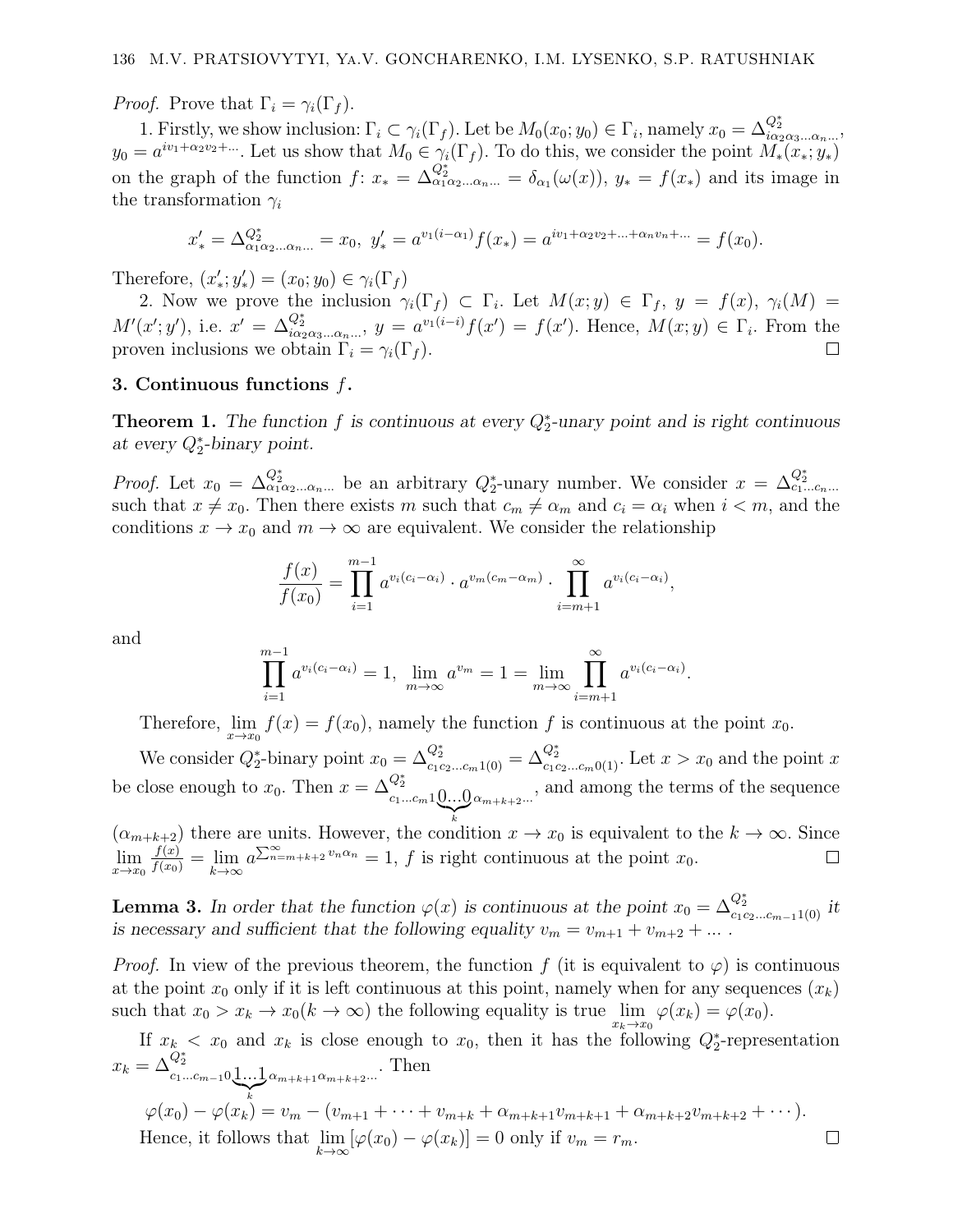**Theorem 2.** The function  $\varphi(x)$  is continuous on the segment [0; 1] if and only if  $v_n = \frac{r_0}{2^n}$  $\overline{2^n}$ for any  $n \in \mathbb{N}$  and some  $v \in \mathbb{R}$ .

*Proof.* Taking into account previous theorems and lemmas, we see that the function  $f$  is continuous on the segment [0; 1] if and only if it is left continuous at each  $Q_2^*$ -binary point, i.e. if  $v_n = r_n$  for arbitrary n. And this is valid when  $v_1 = r_1 = r_0 - v_1$ , i.e.  $v_1 = \frac{r_0}{2}$  $\frac{r_0}{2}$  and  $v_n = r_n \equiv r_{n-1} - v_n$ . It yields  $v_1 = \frac{r_0}{2}$  $\frac{r_0}{2}, v_n = \frac{r_0}{2^n}.$ П

**Lemma 4.** If at the point  $x_0 = \Delta_{c_1c_2...c_{m-1}1(0)}^{Q_2^*}$  the function  $\varphi$  has a discontinuity, i.e.  $v_m > r_m$ , then the jumps  $\delta_{\varphi}(x_0)$  and  $\delta_{f}(x_0)$  of the functions  $\varphi$  and f accordingly at this point do not depend on the set of digits  $c_1, ..., c_{m-1}$  and they are calculated by the formulas  $\delta_{\varphi}(x_0) =$  $v_m - r_m$ ,  $\delta_f(x_0) = a^{v_m} - a^{r_m}$ . The sum of all jumps of the function  $\varphi$  is equal to

$$
\sum_{m=1}^{\infty} 2^{m-1}(v_m - r_m). \tag{3}
$$

*Proof.* Since the function f at the point  $x_0$  is right continuous then

$$
\delta_{\varphi}(x_0) = \lim_{\varepsilon \to 0} [\varphi(x_0 + \varepsilon) - \varphi(x_0 - \varepsilon)] = \varphi(x_0) - \lim_{x \to x_0 - 0} \varphi(x) =
$$
  
=  $\varphi(x_0) - \lim_{k \to \infty} \varphi(\Delta_{c_1...c_{m-1}0}^{c_2 k} \underline{\cdots}^{a_1 a_2 ...}) =$   
=  $v_m - (v_{m+1} + v_{m+2} + ... + v_{m+k} + v_{m+k+1} + v_{m+k+2} + ...) = v_m - r_m.$ 

Since the exponential function is strictly monotonic, then  $\delta_f(x_0) = a^{v_m} - a^{r_m}$ .

There exist  $2^{m-1} Q_2^*$ -binary points of ranks m (it is equivalent to: sets of zeros and ones  $c_1, ..., c_{m-1}$  with length  $m-1$ , at which the function  $\varphi$  has the jump  $v_m - r_m$ . Then the sum of all jumps of function  $\varphi$  is equal (3).

4. Integral properties. The f function is Lebesgue integrable because it can have no more than a countable set of discontinuities.

**Theorem 3.** For the function f from  $(1)$  the following equality is satisfied

$$
\int_0^1 f(x)dx = \prod_{k=1}^\infty (q_{0k} + a^{v_k} q_{1k}).
$$
\n(4)

*Proof.* Since  $f(\Delta^{Q_2^*}_{1\alpha_2\alpha_3...}) = a^{v_1} f(\Delta^{Q_2^*}_{0\alpha_2\alpha_3...})$  we have

$$
\int_0^1 f(x)dx = \int_{\Delta_0^{Q_2^*}} f(x)dx + \int_{\Delta_1^{Q_2^*}} f(x)dx = \int_{\Delta_0^{Q_2^*}} f(x)dx + a^{v_1} \int_{\Delta_0^{Q_2^*}} f(t)d(q_{01} + \frac{q_{11}}{q_{01}}t) =
$$

$$
= \int_{\Delta_0^{Q_2^*}} f(x)dx + a^{v_1} \frac{q_{11}}{q_{01}} \int_{\Delta_0^{Q_2^*}} f(t)dt = \left(1 + \frac{a^{v_1}q_{11}}{q_{01}}\right) \int_{\Delta_0^{Q_2^*}} f(x)dx.
$$

Since  $f(\Delta_{01\alpha_3\alpha_4\dots}^{Q_2^*}) = a^{v_2} f(\Delta_{00\alpha_3\alpha_4\dots}^{Q_2^*})$  we deduce

$$
\int_{\Delta_0^{Q_2^*}} f(x)dx = \int_{\Delta_0^{Q_2^*}} f(x)dx + \int_{\Delta_0^{Q_2^*}} f(x)dx = \int_{\Delta_0^{Q_2^*}} f(x)dx + a^{v_2} \int_{\Delta_0^{Q_2^*}} f(t)d(q_{01}q_{02} + \frac{q_{12}}{q_{02}}t) =
$$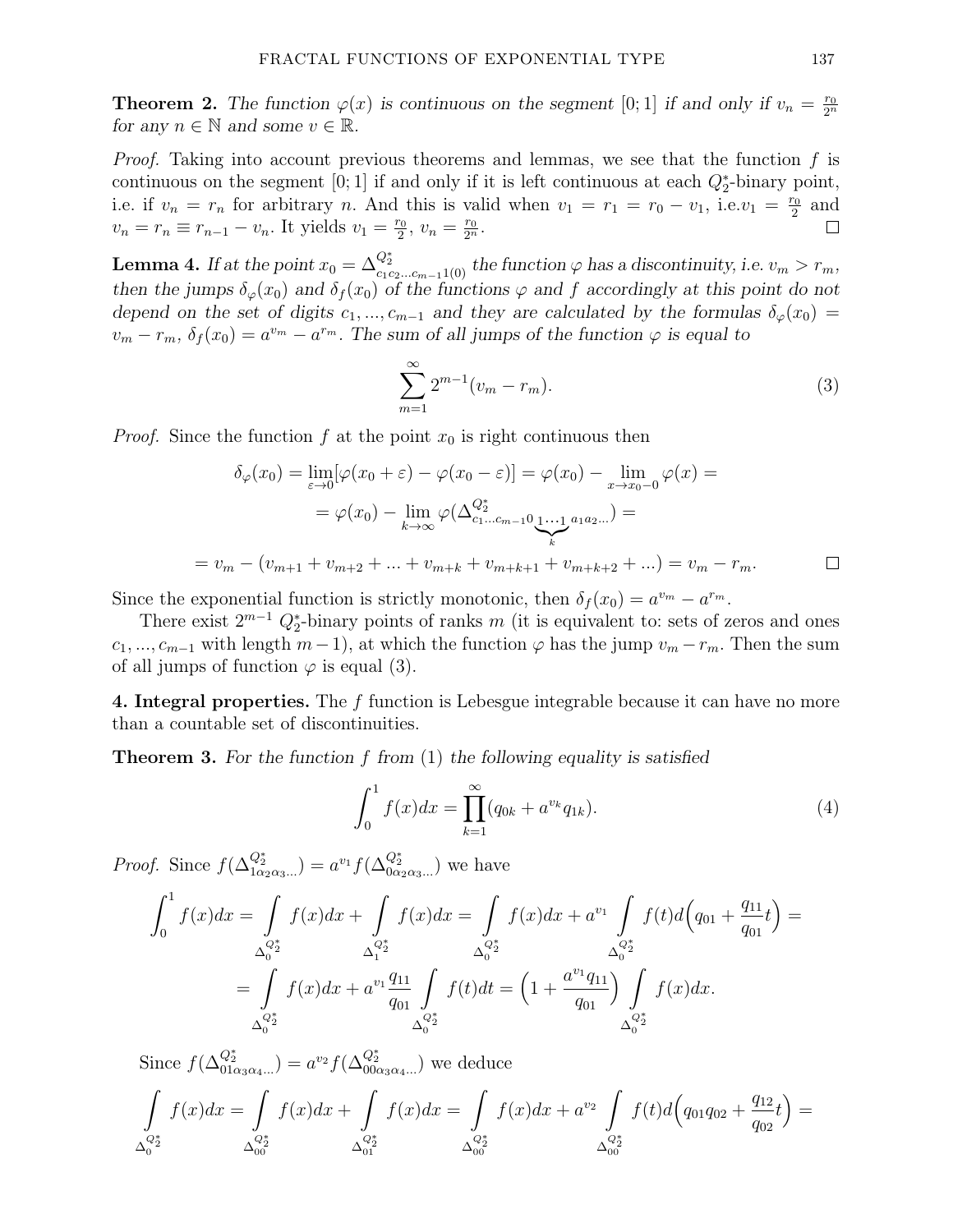$$
= \int_{\Delta_{00}^{Q_2^*}} f(x)dx + a^{v_2} \frac{q_{12}}{q_{02}} \int_{\Delta_{00}^{Q_2^*}} f(t)dt = \left(1 + \frac{a^{v_2}q_{12}}{q_{02}}\right) \int_{\Delta_{00}^{Q_2^*}} f(x)dx.
$$

Therefore,

$$
\int_0^1 f(x)dx = \left(1 + \frac{a^{v_1}q_{11}}{q_{01}}\right)\left(1 + \frac{a^{v_2}q_{12}}{q_{02}}\right)\int\limits_{\Delta_{00}^{Q_2^*}} f(x)dx.
$$

Similarly, by  $k$  steps we get

$$
\int_0^1 f(x)dx = \prod_{i=1}^k \left(1 + \frac{a^{v_i}q_{1i}}{q_{0i}}\right) \cdot \int\limits_{\Delta_{0 \cdots 0}^{Q_2^*}} f(x)dx.
$$

Since  $a^{v_k} \to 1$   $(k \to \infty)$  and  $f(x) \to 1$  as  $x \to 0$ , for sufficiently large  $k \in \mathbb{N}$  one has

$$
\int_{\Delta_{\underbrace{0\cdots 0}_{k}}^{\underbrace{Q_z^*}} f(x)dx \approx \prod_{i=1}^{k} q_{0i} \text{ and } \int_0^1 f(x)dx \approx \prod_{i=1}^{k} q_{0i} (1 + \frac{a^{v_i} q_{1i}}{q_{0i}}) = \prod_{i=1}^{k} (q_{0i} + a^{v_i} q_{1i}).
$$

Since k tends to infinity, we obtain equality  $(4)$ .

Corollary 1. If  $Q_2^*$ -representation is  $Q_2$ -representation, i.e.  $q_{0n} = q_0$  for all  $n \in \mathbb{N}$ , then

$$
\int_0^1 f(x)dx = \prod_{k=1}^\infty (q_0 + a^{v_k}q_1).
$$

**Remark 2.** If  $Q_2^*$ -representation of numbers and parameter a are fixed and sequence  $(u_n)$ and  $(v_n)$  define the functions f and g from this class S then a sequence  $(t_n)$  with  $t_n = u_n + v_n$ defines a function  $\phi = f \cdot g$  from the class.

**Remark 3.** Integral properties of the function  $f(x) = a^{\varphi(x)}$  defined by equality (1) depend on the integral properties of the function  $\varphi(x)$ , for continuous functions f they are defined scale-invariant properties of graph of function  $\varphi$ .

**Lemma 5.** If  $v_n = \frac{r_0}{2^n}$ ,  $Q_2^* = Q_2$ , i.e.  $q_{ik} = q_i$ , then  $\int_0^1 \varphi(x) dx = r_0 q_1$ .

Proof. By the additive property of the integral one has

$$
I = \int_0^1 \varphi(x) dx = \int_{x \in \Delta_0^{Q_2}} \varphi(x) dx + \int_{x \in \Delta_0^{Q_2}} \varphi(x) dx.
$$

In view of the following properties

1)  $Q_2$ -representation:  $\Delta_{0\alpha_2\alpha_3...}^{Q_2} = q_0 \Delta_{\alpha_2\alpha_3...}^{Q_2}, \Delta_{1\alpha_2\alpha_3...}^{Q_2} = q_0 + q_1 \Delta_{\alpha_2\alpha_3...}^{Q_2};$ 2) the sequence  $(v_n)$  and the function  $\varphi(x)$ :  $\varphi(\Delta_{\alpha_1\alpha_2\alpha_3...}^{Q_2}) = \frac{r_0}{2}\alpha_1 + \frac{1}{2}$  $\frac{1}{2}\varphi(\Delta_{\alpha_2\alpha_3...\alpha_n...}^{Q_2}),$  we have

$$
I = \int_0^1 \frac{1}{2} \varphi(t) d(q_0 t) + \int_0^1 \left[ \frac{r_0}{2} + \frac{1}{2} \varphi(t) \right] d(q_0 t) =
$$
  
=  $\frac{q_0}{2} \int_0^1 \varphi(t) d(t) + \frac{r_0 q_1}{2} + \frac{q_1}{2} \int_0^1 \varphi(t) d(t) = \frac{1}{2} \int_0^1 \varphi(t) dt + \frac{r_0 q_1}{2}.$   
=  $\frac{1}{2} \int_0^1 \varphi(x) dx = \frac{r_0 q_1}{2}$ . So,  $\int_0^1 \varphi(x) dx = r_0 q_1$ .

Hence,  $(1-\frac{1}{2})$  $\frac{1}{2}$ )  $\int_0^1 \varphi(x) dx = \frac{r_0 q_1}{2}$  $\int_2^{1} \theta_1 \cdot S_0$ ,  $\int_0^1 \varphi(x) dx = r_0 q_1$ .  $\Box$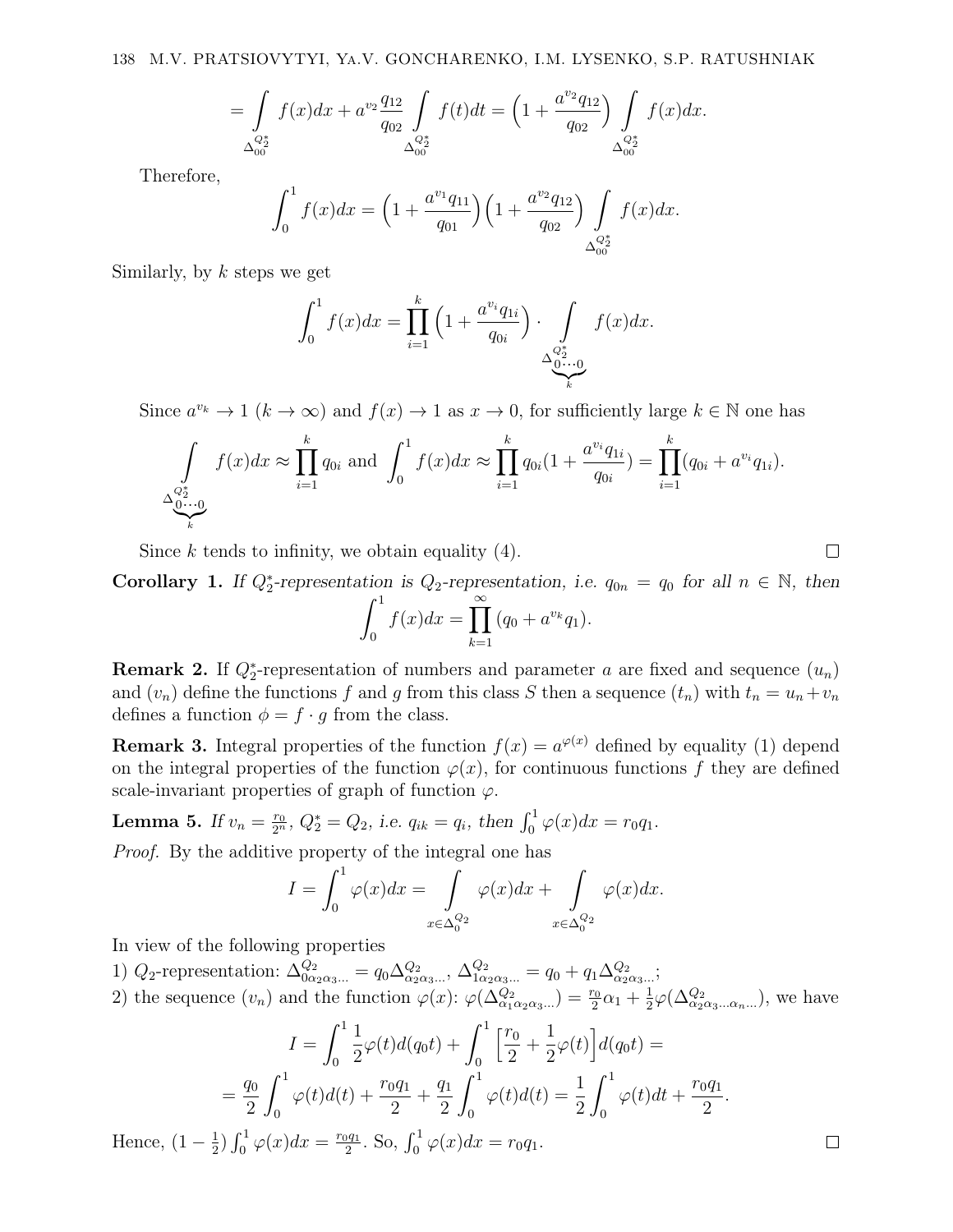**Theorem 4.** If a matrix  $||q_{ik}||$  defining the  $Q_2^*$ -representation has the property:  $q_{ik} = q_i$  as  $k > m$  and  $v_{m+n} = \frac{\lambda}{2^n}$ ,  $n \in \mathbb{N}$ , then

$$
\int_0^1 \varphi(x) dx = \sum_{(c_1, \dots, c_m) \in A^m} [(c_1 v_1 + \dots c_m v_m) + \lambda q_1] \prod_{k=1}^m q_{c_k k}.
$$
 (5)

*Proof.* By the additive property of the integral  $I = \int_0^1 \varphi(x) dx = \sum$  $(c_1,...,c_m)∈A^m$ R  $\overline{\Delta^{Q_2^*}}$  $\varphi(x)dx$ .

In view of the equalities

$$
\varphi(x = \Delta_{c_1...c_m \alpha_1 \alpha_2...\alpha_n...}^{Q^*} ) = c_1v_1 + ... + c_mv_m + \varphi_1(x),
$$

where  $\varphi_1(x) = \frac{\lambda \alpha_1}{2} + \frac{\lambda \alpha_2}{2^2}$  $\frac{\Delta \alpha_2}{2^2} + \ldots = \frac{\Delta \alpha_1}{2} + \frac{1}{2}$  $\frac{1}{2}\varphi_1(\Delta_{\alpha_2\alpha_3\dots}^{Q_2}), \Delta_{i\alpha_2\alpha_3\dots}^{Q_2} = iq_{1-i} + q_i \Delta_{\alpha_2\alpha_3\dots}^{Q_2}, i = 0, 1$ , we calculate the integral I:

$$
\int_{\Delta_{c_1...c_m}^{c_2^*}} \varphi(x) dx = \int_0^1 [c_1v_1 + ... + c_mv_m + \varphi_1(t)]d(B_m + P_m t) =
$$
  
=  $P_m(c_1v_1 + ... + c_mv_m) + P_m \int_0^1 \varphi_1(t)dt,$ 

where

$$
B_m \equiv \beta_{c_1 1} + \sum_{k=2}^{m} \beta_{c_k k} \prod_{i=1}^{k-1} q_{c_i i}, \ P_m \equiv \prod_{i=1}^{m} q_{c_i i}.
$$

By the previous lemma, we have  $\int_0^1 \varphi_1(t)dt = \lambda q_1$ . Then equality is fulfilled (5).

**5. Range of the functions**  $\varphi$  **and f.** Given the structure of the function f, namely:

$$
[0;1] \ni x \leftrightarrow (\alpha_n) \leftrightarrow \varphi(x) \leftrightarrow f = a^{\varphi},
$$

we see that the properties of the function  $f$  are determined mainly by the properties of the function  $\varphi$  and  $Q_2^*$ -representation. Therefore, we begin the study of the range of the function f by studying the range of the function  $\varphi(\Delta_{\alpha_1\alpha_2...\alpha_n}^{Q_2^*}) = \alpha_1v_1 + \alpha_2v_2 + ... + \alpha_nv_n + ...$ 

Clearly the range of the function  $\varphi$  is the set  $E(v_n)$  of incomplete sums (subsums) of the series  $\sum v_n$ , namely the set:

$$
E(v_n) = \left\{ x : x = \sum_{n \in M \subset \mathbb{N}} v_n, \ M \in 2^{\mathbb{N}} \right\},\
$$

where  $M$  is a family of all subsets of the set of natural numbers, since

$$
x = \sum_{n \in M \subset \mathbb{N}} v_n = \sum_{n=1}^{\infty} \varepsilon_n v_n, \text{ where } \varepsilon_n = \begin{cases} 0, & \text{if } n \notin M, \\ 1, & \text{if } n \in M. \end{cases}
$$

It is known that the set of incomplete sums of absolutely convergent series is continual and perfect (closed set without isolated points) [3]. It belongs to one of the three topological types  $[5, 8]$ :

1) it is a segment or a finite union of segments; 2) it is a nowhere dense set [3];

 $\Box$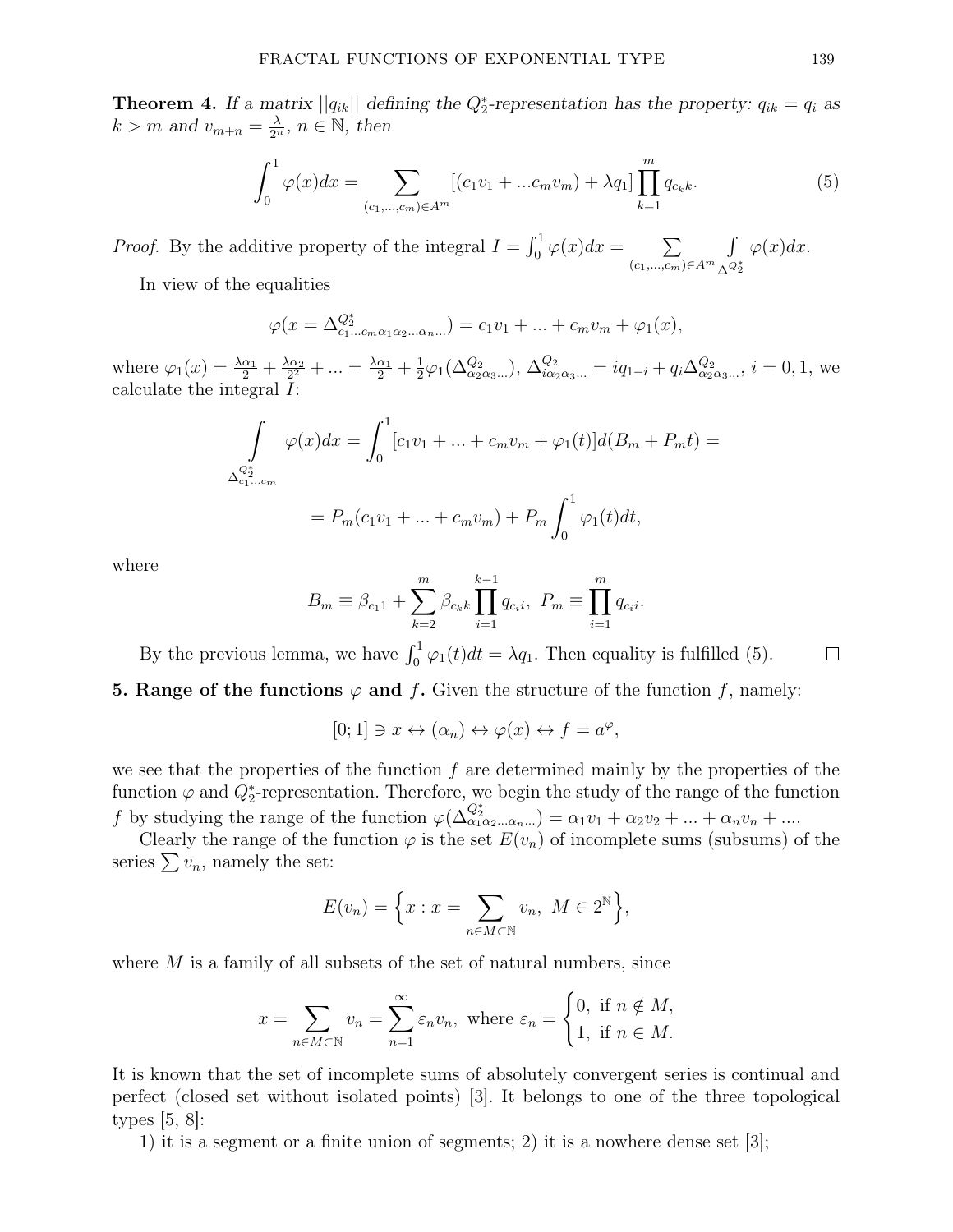3) it is bilateral cantorval, namely the union of a continuous nowhere dense set and a countable set of segments, which has an infinite number of adjacent intervals, i.e. it is a set homeomorphic to a set of sums of the series

$$
\frac{3}{4} + \frac{2}{4} + \frac{3}{4^2} + \frac{2}{4^2} + \ldots + \frac{3}{4^n} + \frac{2}{4^n} + \ldots
$$

For example, a set of incomplete sums of a series  $\sum_{n=1}^{\infty}$  $\frac{b}{c^n}$ , where  $c \in \mathbb{N} \ni b$  and  $2 \leq b < c$ , is a set of Cantor type having fractal Hausdorff-Besicovith dimension  $log_c b$ .

Clearly the range of the function does not depend on properties of the  $Q_2^*$ -representation and is determined by the set of incomplete sums of the series, i.e. the series and the number a.

#### **Lemma 6.** If the sequence  $(v_n)$  has properties:

1)  $v_n > v_{n+1} > 0, n = \overline{1, m-1};$ 

2)  $v_m > r_m \equiv v_{m+1} + v_{m+2} + ...,$ 

then the set  $E(v_n)$  of incomplete sums of series  $v_1 + v_2 + ... + v_n + ...$  does not contain any points from the interval  $(r_m; v_m)$ .

*Proof.* We consider arbitrary number  $x$  from the set of incomplete sums of series, namely  $x = \sum_{n=1}^{\infty} \alpha_n v_n$ , where  $(\alpha_n) \in L$ .

If  $\alpha_k = 1$  for some  $k \leq m$ , then  $x \geq v_k \geq v_m$ . Therefore,  $x \notin (r_m; v_m)$ .

If  $\alpha_k = 0$  for all  $k \leq m$ , but  $\alpha_k = 1$  for all  $k > m$ , then  $x = v_{m+1} + v_{m+2} + ... = r_m$ , and when  $\alpha_k = 0$  for all  $k \leq m$  and there are  $\alpha_{m+i} = 0$  for some  $i \in \mathbb{N}$ , then  $x < r_m$ .

 $\Box$ 

Therefore,  $x \notin (r_m; v_m)$ .

**Theorem 5.** If  $v_{n-1} > v_n \geq r_n$  for all  $n \in \mathbb{N}$ , and the inequality  $v_n > r_n$  is fulfilled an infinite number of times, then the range of the function  $f$  is a perfect nowhere dense set of zero or positive Lebesgue measure, for which the Hausdorff-Besicovith dimension can be equal depending on the series to all values from the segment [0; 1].

*Proof.* In view of the monotonicity of the function  $y = a^x$  and the fact that it preserves the Hausdorff-Besicovith dimension (see [1, 20]), it is sufficient to prove the theorem for the range  $E_{\varphi}$  of functions  $\varphi$ .

Under the conditions of the theorem, the function  $\varphi(x)$  is increasing. From the inequality  $x_1 < x_2$  it follows  $\varphi(x_1) < \varphi(x_2)$  and the image of the cylinder  $\Delta_{c_1...c_m}^{Q_2^*}$  is a set

$$
f(\Delta_{c_1...c_m}^{Q_2^*}) = \{x : x = c_1v_1 + ... + c_mv_m + \sum_{k=1}^{\infty} \alpha_k v_{m+k}, (\alpha_k) \in L\} \equiv \Delta_{c_1...c_m},
$$

and  $\Delta_{a_1...a_n} = \Delta_{a_1...a_n0} \cup \Delta_{a_1...a_n1}$ , max  $\Delta_{a_1...a_n0} \leq \min \Delta_{a_1...a_n1}$ . If  $v_n > r_n$ , then  $(\Delta_{\alpha_1...\alpha_{n-1}0(1)};\Delta_{\alpha_1...\alpha_{n-1}1(0)})\cap E_{\varphi}=\varnothing.$ 

The inequality  $v_n > r_n$  is fulfilled an infinite number of times. Therefore, by the previous lemma, in each of the segments  $[a_1v_1 + ... + a_mv_m; a_1v_1 + ... + a_mv_m + r_m]$  there exists an interval that does not contain points of the set  $E_{\varphi}$ , i.e.  $E_{\varphi}$  is a nowhere dense set. It remains to give examples of series with properties specified in the theorem.

The series  $\lambda + \lambda^2 + \lambda^3 + \dots + \lambda^n + \dots$   $(0 < \lambda < \frac{1}{2})$  has a set of incomplete sums of zero Lebesgue measure. Its Hausdorff-Besicovith dimension equals  $\log_{\lambda} 2 \in (0,1)$ .

The Hausdorff-Besicovith dimension of the set of incomplete sums of the Engel series 1  $\frac{1}{a_1} + \frac{1}{a_1}$  $\frac{1}{a_1 a_2} + \ldots + \frac{1}{a_1 a_2}$  $\frac{1}{a_1 a_2 ... a_n} + ...$ , where  $a_n \in N$ ,  $a_{n+1} \ge a_n > 2$ , equals 0, i.e. the range  $E_\varphi$  of the function is abnormally fractal.

If the conditions of the theorem are fulffiled and  $0 < \delta_n \equiv \frac{a_n}{r_n} \to 1$   $(n \to \infty)$ , then  $E_{\varphi}$  has the fractal dimension 1 (see [13]).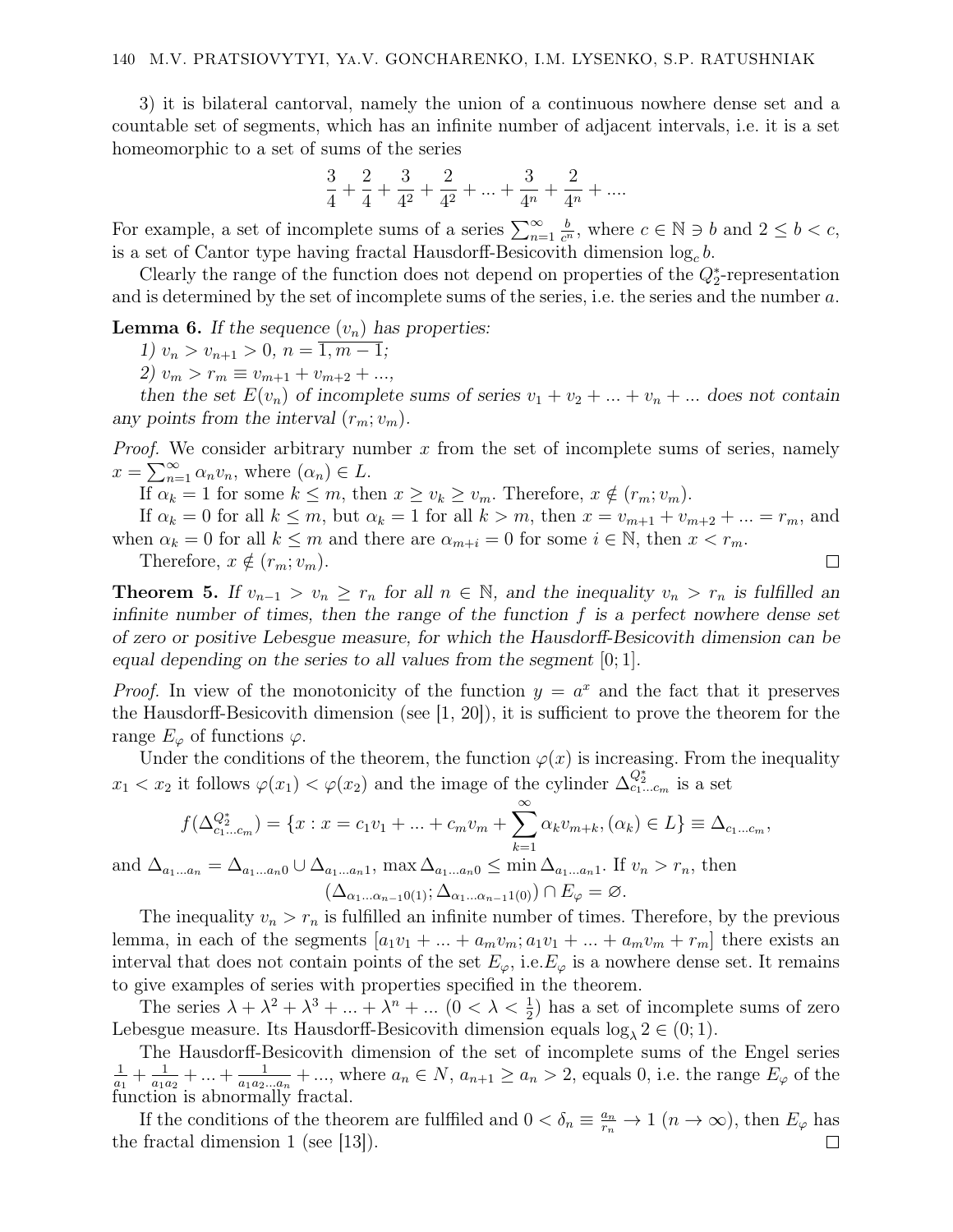Remark that the sets of incomplete sums of series of absolutely convergent series are often the sets of Cantor type, that are important in theory of differential equations on time scales [2].

#### 6. Variational properties of function  $f$ .

**Theorem 6.** If  $v_n \geq r_n$  for each  $n \in \mathbb{N}$ , then the function  $\varphi$  is non-decreasing.

*Proof.* It is obvious that the function  $\varphi$  is non-decreasing if and only if it is non-decreasing on each of the  $Q_2^*$ -cylinders. Consider an arbitrary cylinder  $\Delta_{c_1...c_{m-1}}^{Q_2^*}$  and its two points

$$
x_1 = \Delta_{c_1...c_{m-1}}^{Q_2^*} \alpha_1 \alpha_2 ... , \quad x_2 = \Delta_{c_1...c_{m-1}}^{Q_2^*} \alpha_2 \dots
$$
  

$$
\varphi(x_2) - \varphi(x_1) = (v_m + \beta_1 v_{m+1} + \beta_2 v_{m+2} + ...) - (\alpha_1 v_{m+1} + \alpha_2 v_{m+2} + ...) =
$$
  

$$
= v_m + v_{m+1}(\beta_1 - \alpha_1) + v_{m+2}(\beta_2 - \alpha_2) + ... > v_m - v_{m+1} - v_{m+2} - ...
$$

**Corollary 2.** If for some  $m \in \mathbb{N}$  and for all  $n \geq m$  one has  $v_n \geq r_n$ , then the function  $\varphi$  is a function of bounded variation.

**Theorem 7.** In order that the function f is nowhere monotonic, it is necessary and sufficient that the inequality  $v_n < r_n$  is satisfied for an infinite number of values n.

*Proof.* Necessity. Let f be a nowhere monotonic function. Assume that the inequality  $v_n < r_n$ is satisfied only a finite number of times, and  $v_n \ge r_n$  for all  $n \ge k$ .

We consider a cylinder  $\Delta_{0\cdots 0}^{Q_2^*}$  $\sum_{k}$ and two arbitrary points  $x_1 = \Delta_{0...0}^{Q_2^*}$  $\sum_{k}$  $c_1...c_{m-1}0\beta_1\beta_2...$ ,  $x_2 =$  $\Delta^{Q_2^*}_{0\cdots 0}$  $\sum_{k}$ k  $c_1...c_{m-1}1\alpha_1\alpha_2...$  belonging to the cylinder. Since  $x_1 < x_2$ , and  $\varphi(x_2) - \varphi(x_1) = (v_{m+k} + \alpha_1 v_{m+k+1} + \alpha_2 v_{m+k+2} ...) - (\beta_1 v_{m+k+1} + \beta_2 v_{m+k+2} + ...)$ 

then the function  $\varphi$  at the cylinder  $\Delta_{0\cdots 0}^{Q_2^*}$  $\sum_{k}$ k is non-decreasing. If  $a > 1$ , then such a function

 $\geq v_{m+k} - (v_{m+k+1} + v_{m+k+2} + ...) \geq 0,$ 

is f. If  $0 < a < 1$ , then the function f at the given cylinder is non-decreasing. In both cases, we obtain a contradiction with the condition that the function  $f$  is nowhere monotonic.

Sufficiency. Clearly for  $v_n < r_n$  there exists such a natural  $s = s(n)$  that the inequality  $v_n < v_{n+1} + v_{n+2} + \ldots + v_{n+s}$  is satisfied. It is obvious that f is nowhere monotonic if and only if it is non-monotonic on each of the  $Q_2^*$ -cylinders. Consider an arbitrary  $Q_2^*$ -cylinder  $\Delta_{c_1...c_m}^{Q_2^*}$ and three points belonging to the cylinder

$$
x_1 = \Delta^{\mathcal{Q}_2}_{c_1...c_m} \underbrace{1...1}_{k}(0), x_2 = \Delta^{\mathcal{Q}_2}_{c_1...c_m} \underbrace{1...1}_{k-1} 0 \underbrace{1...1}_{p}(0), x_3 = \Delta^{\mathcal{Q}_2}_{c_1...c_m} \underbrace{1...1}_{k-1} 0 \underbrace{1...1}_{s}(0),
$$

such that  $v_{m+k} < r_{m+k}$ ,  $s < p$ ,  $v_{m+k} < v_{m+k+1} + v_{m+k+2} + \ldots + v_{m+k+s}$ . Then  $x_3 < x_2 < x_1$ . At the same time  $\varphi(x_2) - \varphi(x_3) = v_{m+k+s+1} + v_{m+k+s+2} + \ldots + v_{m+k+s+p} > 0, \varphi(x_1) - \varphi(x_2) =$  $v_{m+k}-(v_{m+k+1}+...+v_{m+k+p})<0.$  Namely,  $(\varphi(x_2)-\varphi(x_3))(\varphi(x_1)-\varphi(x_2))<0.$  It implies that  $\varphi$  is non-monotonic at the cylinder  $\Delta_{c_1...c_m}^{Q_2^*}$ . Therefore, the function f is also non-monotonic at the cylinder. Hence, the  $f$  is nowhere monotonic.  $\Box$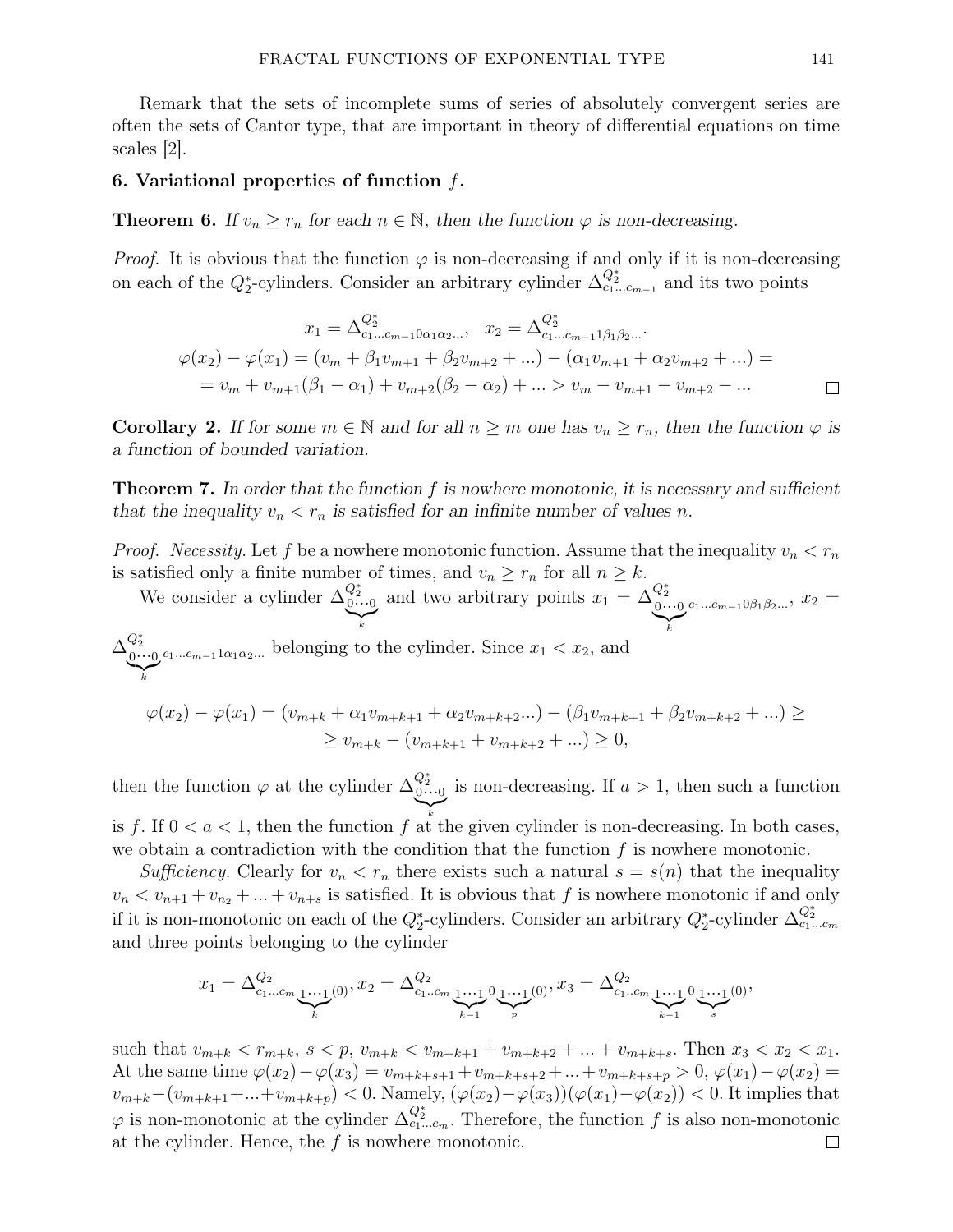7. Final remarks. In this paper we consider positive series with monotonic descending sequences of terms. The rejection of these properties (conditions) significantly complicates the object of study and the corresponding tasks.

Under two-symbol g-encoding (g-representation) of numbers of segment  $[a; b]$  we mean surjective mapping g from the space L of  $0-1$  sequences into a segment [a; b], i.e.

$$
L \ni (\alpha_n) \stackrel{g}{\to} x = g(\alpha_n) \in [a; b].
$$

In this paper, we considered a composite function, the argument of which uses one two-symbol representation of numbers in a domain and the internal function  $\varphi$  also uses specified another two-symbol representation of numbers of another set. Herewith the relationship between two encodings of numbers of different sets is established by projecting one representation into another. This view allows us to take a broader look at functions of this type. The following function deserves independent attention

$$
f(x = \Delta^g_{\alpha_1 \alpha_2 \dots \alpha_n \dots}) = \gamma(\varphi(\Delta^q_{\alpha_1 \alpha_2 \dots \alpha_n \dots})),
$$

where q and q are two two-symbols representations of numbers, and  $\gamma$  is a function that is not necessarily monotonic and is nowhere monotonic or non-differentiable [19].

It is an interesting object of investigation when the g-representation and the g-representation are not topologically equivalent representations, in particular, when one of them is a  $G_2$ -representation [16]. The operator of the left shift of the previous is continuous, however, in the  $Q_2$ -representation it is discontinuous.

## REFERENCES

- 1. S. Albeverio, M. Pratsiovytyi, G. Torbin, Fractal probability distributions and transformations preserving the Hausdorff-Besicovitch dimension, Ergod. Th. & Dynam. Sys., 24 (2004), 1–16.
- 2. L. Bourdin, O. Stanzhytskyi, E. Trelat, Addendum to Pontryagin's maximum principle for dynamic systems on time scales, Journal of Difference Equations and Applications, 23 (2017), №10, 1760–1763.
- 3. S. Kakeya, On the partial sums of an infinite series, Tohoku Sci Rep., 3 (1914), №4, 159–164.
- 4. N.O. Korsun, M.V. Ptaysiovytyi, About the set of incomplete sums of positive seriess with one condition of homogeneity and generalization of the binary representation of numbers, Nauk. Chasop. Nats. Pedagog. Univ. Mykhaila Dragomanova, Ser 1. Fiz.-Mat. Nauky, 10 (2009), №10, 28–39.
- 5. J.A. Guthrie, I.E. Nymann, The topological structure of the set of subsums of an infinite series, Collog. Math., 55 (1988), №2, 323–327.
- 6. V.P. Markitan, M.V. Pratsiovytyi, I.O. Savchenko, Superfractality of the set of incomplete sums of one positive series, Ukr. Mat. Zh., 70 (2018), №10, 1403–1416.
- 7. G. Marsaglia, Random variables with independent binary digits, Ann. Math. Statist., 42 (1971), №2, 1922–1929.
- 8. J.E. Nymann, R.A. Saenz, On the paper of Guthrie and Nymann on subsums of infinite series, The topological structure of the set of subsums of an infinite series, Collog. Math., 68 (1995), 259–264.
- 9. M. Pratsiovytyi, O. Makarchuk, D. Karvatsky, Lebesgue structure of asymmetric Bernoulli convolution based on Jacobsthal–Lucas sequence, Random operators and stochastic equations, Random Oper. Stoch. Equ., 28 (2020), №2, 123–130.
- 10. R. Salem, On some singular monotonic functions which are strigly increasing, Trans. Amer. Math. Soc., 53 (1943), 423–439.
- 11. Ya. Vynnyshyn, V. Markitan, M. Pratsiovytyi, I. Savchenko, Positive series whose sets of incomplete sums are Cantorvals, Proceedings of the Inter. Geometry Center, 12 (2019), №2, 26–42. (in Ukrainian)